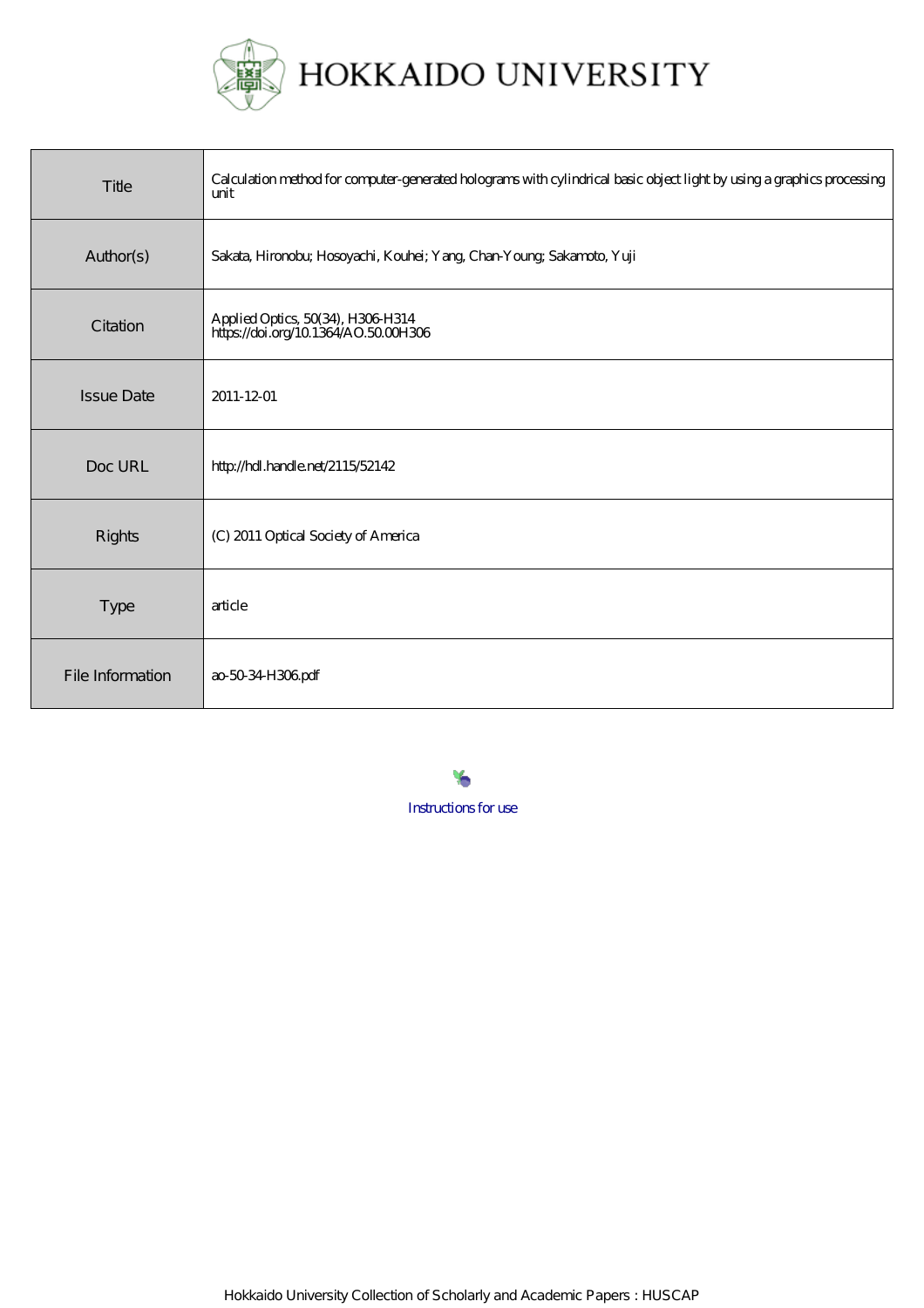# Calculation method for computer-generated holograms with cylindrical basic object light by using a graphics processing unit

Hironobu Sakata, Kouhei Hosoyachi, Chan-Young Yang, and Yuji Sakamoto\*

Graduate School of Information Science and Technology, Hokkaido University, North 14 West 9 Sapporo-shi 060-0814 Japan

\*Corresponding author: yuji@ist.hokudai.ac.jp

Received 1 August 2011; revised 28 October 2011; accepted 28 October 2011; posted 31 October 2011 (Doc. ID 152099); published 6 December 2011

It takes an enormous amount of time to calculate a computer-generated hologram (CGH). A fast calculation method for a CGH using precalculated object light has been proposed in which the light waves of an arbitrary object are calculated using transform calculations of the precalculated object light. However, this method requires a huge amount of memory. This paper proposes the use of a method that uses a cylindrical basic object light to reduce the memory requirement. Furthermore, it is accelerated by using a graphics processing unit (GPU). Experimental results show that the calculation speed on a GPU is about 65 times faster than that on a CPU. © 2011 Optical Society of America

OCIS codes: 090.1760, 090.1995.

#### 1. Introduction

A computer-generated hologram (CGH) is a hologram made by computer simulation that is reconstructed into a three-dimensional (3D) image like that of an ordinary hologram. The object lights from various objects are simulated using wave propagation theory. Interference patterns of CGHs are simulated for not only real, but also for virtual, objects, and are recorded without using an optical system. However, both the computation time and calculation amount for CGHs are enormous, so that faster calculation and less memory use is required.

There are two major types of methods for calculating CGHs: point light methods and methods based on Fourier transforms [\[1\]](#page-9-0). With point light methods, calculating the object light from complex objects is easy, but the calculation time increases linearly with the number of point lights. With methods based on Fourier transforms, calculation is faster than with point light methods for complex objects because methods

© 2011 Optical Society of America

based on Fourier transforms calculate the propagation from an object plane to a hologram plane, and each plane includes many points. A fast Fourier transform (FFT) algorithm enables Fourier transform calculations to be faster.

Various methods have been proposed for reducing the time needed to calculate CGHs. Some precalculate the object light from a predetermined shape. Since objects consist of various shapes, these methods create an all-inclusive object light by combining object light that has been transformed in accordance with various object shapes. The study in [[2](#page-9-1)] performs the combination and transforms in the frequency domain. The studies in [[3](#page-9-2),[4](#page-9-3)] do so in the spatial domain. In both cases, the CGH calculation is faster.

A polygon model has been proposed that describes the shape of objects using polygons, i.e., an object is composed of polygons. For faster calculation, a precalculating method is also applied to the polygon. The object light propagating from a predetermined polygon is precalculated, and this precalculated object light is transformed into the object light of various polygons. The transforms are 3D affine transformations in the spatial domain. Scaling, rotation, and

<sup>0003-6935/11/34</sup>H306-09\$15.00/0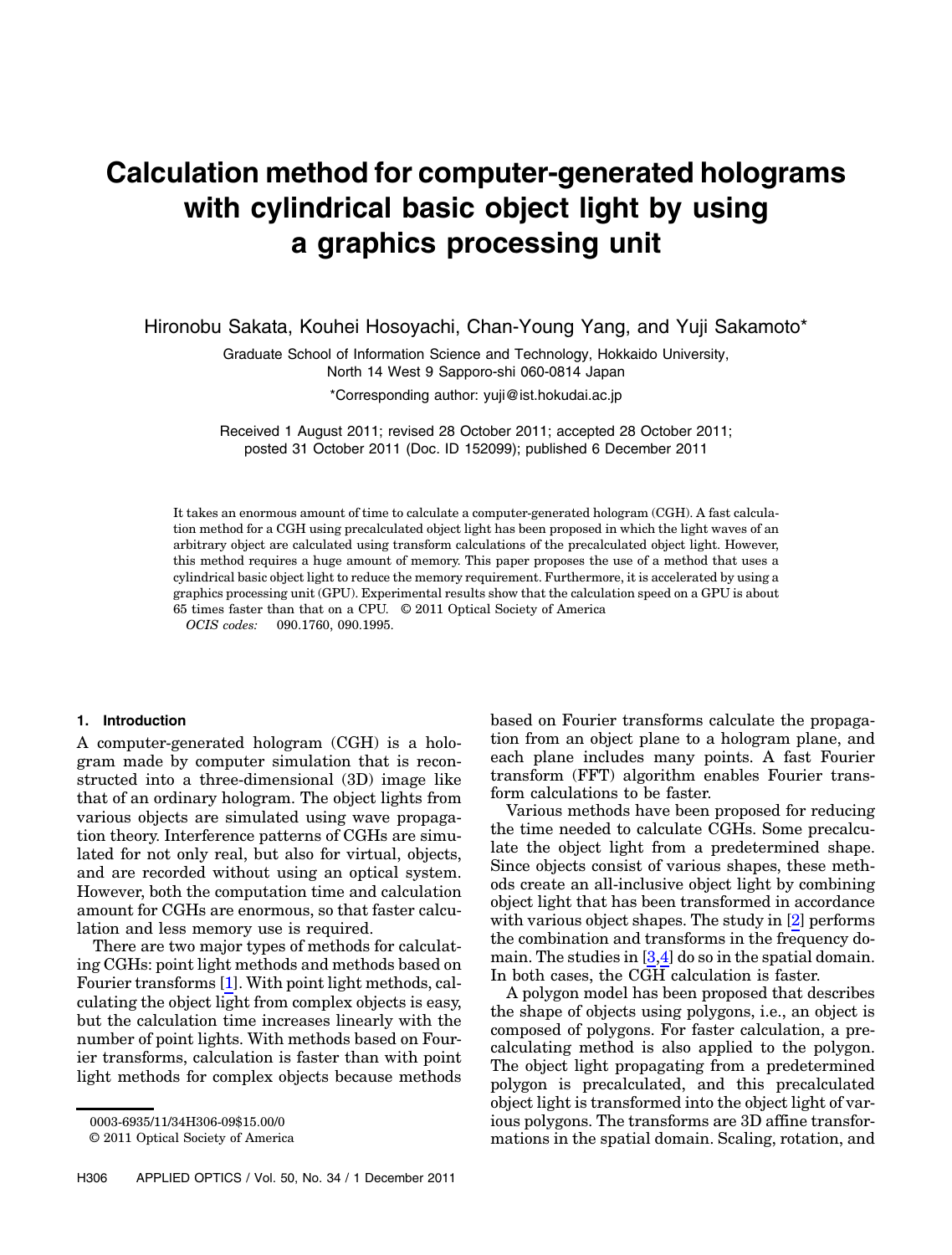skew transformations in the direction of the  $x, y$ , and z axes within the Fresnel region have been proposed [\[5,](#page-9-4)[6](#page-9-5)]. With FFT for a square-shaped hologram with  $n$ pixels on each side, the calculation order of propagation is  $O(n^2 \log n)$ . With the calculation method using the 3D affine transformation, the calculation order is  $O(n^2)$ . This means that a larger *n* produces a larger difference in calculation time between the calculation method using the 3D affine transformation and the method using FFT. However, with the precalculating method, increasing  $n$  increases memory use.

We propose a new method using 3D affine transformation that requires a smaller memory by improving the basic object light. Processing is accelerated by using a graphics processing unit (GPU) acceleration to the proposed method. High-speed calculation of CGHs by using GPUs has been reported [[7](#page-9-6)–[10](#page-9-7)]. The proposed method is suitable for fast calculation using GPUs, because each part of the calculation is processed in parallel. For calculation using GPUs, data of a precalculated object light must be copied to the GPU memory beforehand. The time needed to copy data increases with the data size. Since the proposed method reduces the data size, it works effectively with a GPU.

#### 2. Theory

#### A. Conventional Methods of Calculating CGHs

<span id="page-2-1"></span>A calculation of hologram data requires object light that propagates from objects to a hologram plane. The propagation is defined by the Fresnel–Kirchhoff diffraction integral:

$$
u_h(x_h, y_h, z_0) = \frac{j}{\lambda} \int \int_{-\infty}^{\infty} t(\hat{x}, \hat{y}, 0) \frac{\exp(-jkr)}{r} d\hat{x} d\hat{y}, \quad (1)
$$

where

$$
r = [(x_h - \hat{x})^2 + (y_h - \hat{x})^2 + z_0^2]^{1/2},
$$

 $u_h(x_h, y_h, z_0)$  and  $t(\hat{x}, \hat{y}, 0)$  are object lights at the hologram plane and objects, respectively,  $z_0$  is the distance of the hologram plane from objects,  $j (= \sqrt{-1})$  is the imaginary unit, and  $k(=2\pi/\lambda)$  is the wavenumber of the light [Fig. [1](#page-2-0)]. In the Fresnel region, Eq. [\(1\)](#page-2-1) is approximated for the Fresnel diffraction equation, expressed as

<span id="page-2-4"></span>
$$
u_h(x_h, y_h, z_0) = \frac{j}{\lambda z_0} \exp(-jkz_0) \int \int_{-\infty}^{\infty} t(\hat{x}, \hat{y}, 0)
$$

$$
\times \exp\left\{ j \frac{k}{z_0} [(x_h - \hat{x})^2 + (y_h - \hat{y})^2] \right\} d\hat{x} d\hat{y}.
$$
(2)

# <span id="page-2-3"></span>B. Method Using Plane Basic Object Light

In the calculation method proposed by Sakata and Sakamoto [\[6\]](#page-9-5), an object light distribution propagated

<span id="page-2-0"></span>

from a predetermined polygon is first calculated. As shown in Fig. [2,](#page-2-2) the polygon is a small triangular polygon called a "basic patch" for which the light distribution is defined as  $g(\hat{x}, \hat{y}, 0)$ . The precalculated object light distribution, called a "plane basic object light"  $u_b(x_b, y_b)$ , is calculated on a plane parallel to the basic patch.

In that method, object surfaces are covered by triangular polygons, which is called the "polygon model." The model consists of various triangular shapes, some of which are congruent with the basic patch and some of which are not. The object light that propagates from a triangle polygon different from the basic patch in terms of the shape, size, and location are calculated by transforming the basic object light.

A triangle can be transformed into various triangles by using 3D affine transformations, as shown in Fig. [3.](#page-3-0) There are five types of transforms. The transforms of a triangle by the 3D affine transformation are relevant to transform of its object light. In [\[6\]](#page-9-5), the authors formulated transform algorithms of object light in accordance with the 3D affine transformation. The various combinations of transforms of the basic object light produce object light for various triangles. Consequently, an all-inclusive object light propagated from objects is represented as superposition of the object light for various triangles.

We call a triangular polygon that constitutes the objects a "polygon," and a polygon is derived from the basic patch by 3D affine transformation.

The method for calculating an object light includes four steps.

<span id="page-2-2"></span>

Fig. 2. (Color online) Plane basic object light.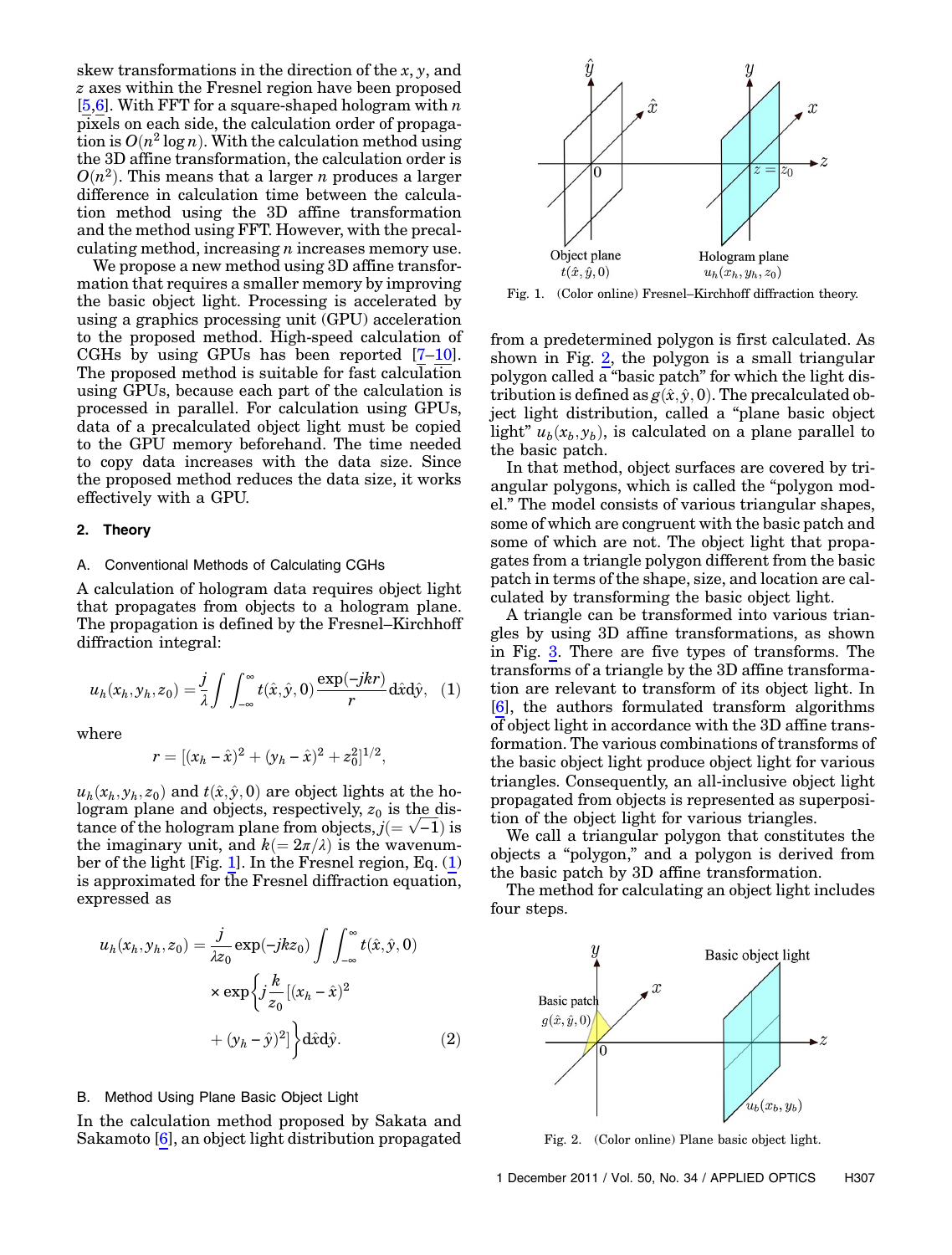<span id="page-3-0"></span>

Fig. 3. (Color online) Transform of triangle by 3D affine transformation.

1. Define the basic patch and calculate the basic object light  $u_b(x_b,y_b)$  propagated from the patch to a plane by using FFT (see Fig. [2](#page-2-2)).

2. Transform the basic object light  $u_b$  into the object light of each polygon  $i, u_{hi}$  on the hologram plane by using

$$
u_{hi} = T_i[u_b],\tag{3}
$$

where  $T_i$  is a transform of the object light.

3. Sum up object light  $u_{h}$ <sub>all</sub> from each polygon calculated in step 2. The object light wave from the whole object is

$$
u_{h \text{ all}} = \sum_{i=1}^{P} u_{hi}. \tag{4}
$$

4. Calculate interference pattern I using reference light R:

$$
I = |u_{h\,\text{all}} + R|^2. \tag{5}
$$

Object light of various polygons are made by combining the five transforms.

The transform calculations are simple and low cost. When the number of polygons is  $P$ , the calculation order is  $O(Pn^2)$ , which is smaller than the calculation order of Fourier-transform-based methods, i.e.,  $O(Pn^2 \log n)$ .

However, with one plane basic object light, the transforms can be performed only in a restricted region. In particular, the region in which tilt transform can be performed is very narrow. Transforming over the restricted region requires preparing plane basic object light from tilted basic patches. The data size for all the plane basic object light increases with the number.

## 3. Proposed Method

Using a plane shape for sampling the basic object light causes problems as described in Subsection [2.B](#page-2-3): the restricted transform region and enormous required data size. Since a highly angled tilt transform requires high spatial frequency data, the tilt angle is restricted by the limitation of the recorded spatial frequency. A highly angled tilt transform also requires a wide area for the plane basic object light due to the use of data which are far from its center. These two requirements produce a large amount of data. For example, a 90 deg tilt transform needs plane basic object light with high resolution and an infinity. In [\[6\]](#page-9-5), to avoid the narrow region, many plane basic object lights precalculated at regular intervals are used. Using a set of plane basic object lights, transforms can be performed in a wide region, but it requires large memory for storing them (see Subsection [3.F\)](#page-5-0).

A small object creates a light that is close to a spherical light. The basic patch is enough small to apply the approximation. Consequently, light on a spherical surface centered on the basic patch does not have high spatial frequency, and there are highly angled positions on the spherical surface. The calculation of the object light that propagates from the basic patch and is recorded on a spherical surface produces less data. However, a coordinate system on a spherical surface has unequally spaced sampling and singular points, making it difficult to use.

To solve these problems, we propose a method using the cylindrical basic object light (CBOL), which reduces the data size and enlarges the transform region. As shown in Fig. [4](#page-4-0), the CBOL is the calculated object light, that propagates from the basic patch, and is recorded on a cylindrical surface instead of a planar surface. Using CBOL enables tilt transform without restriction in every region, which keeps the data size small.

<span id="page-3-1"></span>The light distribution  $u_{bc}(a, y_b)$  of CBOL is expressed in cylindrical coordinates and Eq. [\(2\)](#page-2-4) is rewritten in cylindrical coordinates  $(\alpha, y_b)$  as follows:

$$
u_{bc}(\alpha y_b) = \frac{j}{\lambda z_0 \cos \alpha} \exp\left\{-jk \left(z_0 \cos \alpha + \frac{R^2 \sin \alpha^2 + y_b^2}{2z_0 \cos \alpha}\right)\right\}
$$

$$
\times \int \int_{-\infty}^{\infty} g(\hat{x}, \hat{y}, 0)
$$

$$
\times \exp\left(jk \frac{uz_0 \sin \alpha + vy_b}{z_0 \cos \alpha}\right) d\hat{x} d\hat{y},
$$
(6)

where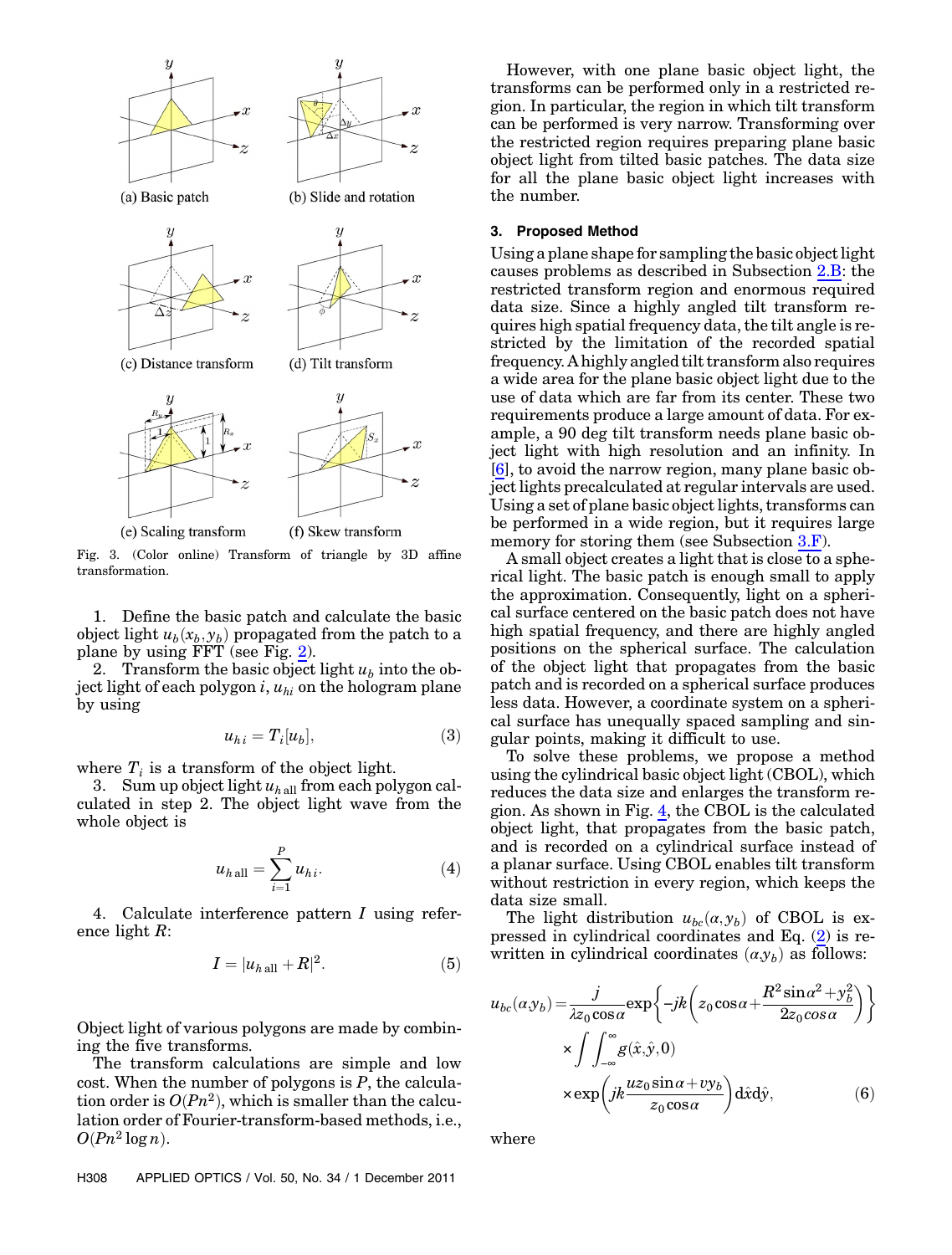<span id="page-4-0"></span>

Fig. 4. (Color online) Cylindrical basic object light.

$$
\alpha = \tan^{-1}\left(\frac{x_h}{z_0}\right),
$$

and  $g(\hat{x}, \hat{y}, 0)$  is the object's distribution of the basic patch in Fig. [2](#page-2-2).

<span id="page-4-1"></span>Equation [\(2\)](#page-2-4) is rewritten using CBOL  $u_{bc}$  as follows:

$$
u_h(x_h, y_h, z_0) = \frac{j}{\lambda z_0} \exp(-jkz_0) \int \int_{-\infty}^{\infty} g(\hat{x}, \hat{y}, 0)
$$

$$
\times \exp\left\{ j \frac{k}{z_0} [(x_h - \hat{x})^2 + (y_h - \hat{y})^2] \right\} d\hat{x} d\hat{y}
$$

$$
= C \exp(-jkL) u_{bc}(\alpha, y_h \cos \alpha), \tag{7}
$$

where  $C$  and  $L$  are transform parameters. This equation means that light wave distribution  $u<sub>h</sub>$  is calculated by multiplying CBOL  $u_{bc}$  by a phase with the difference of  $L$  and a constant  $C$ . 3D affine transformations are performed by selecting appropriate transform parameters  $C$  and  $L$  and sampling positions  $(\alpha, y_h \cos \alpha)$  on the CBOL. Equation ([7](#page-4-1)) corresponds to Eqs.  $(13)$  and  $(15)$ – $(18)$  reported in [[6](#page-9-5)]; however, parameters  $C$  and  $L$  and sampling positions  $(\alpha, y_h \cos \alpha)$  are different, because the CBOL is calculated on a cylindrical surface. The transform parameters are described in Subsections [3.A](#page-4-2)–[3.E](#page-5-1), and are derived from Eqs. ([6](#page-3-1)) and [\(7\)](#page-4-1).

#### <span id="page-4-2"></span>A. Slide and Rotation Transform

In a Cartesian coordinate system with  $x$ ,  $y$ , and  $z$ axes, the slide transform is performed along the  $x$ 

and y axes and the rotation transform is performed around the *z* axis. When the amount of slide is  $\Delta x$ and  $\Delta y$ , and the amount of rotation is  $\theta$ , the object light of the transformed polygon is expressed as

$$
u_h(x_h, y_h, z_0) = \frac{j}{\lambda z_0} \exp(-jkz_0) \int \int_{-\infty}^{\infty} g(\hat{x}, \hat{y}, 0)
$$

$$
\times \exp\left\{ j\frac{k}{z_0} [(x_h' - \hat{x})^2 + (y_h' - \hat{y})^2] \right\} d\hat{x} d\hat{y}
$$

$$
= C_1 \exp(-jkL_1) u_{bc}(\alpha, y_h' \cos \alpha), \tag{8}
$$

where

$$
C_1 = 1, \qquad \alpha = \tan^{-1} \left( \frac{x'_h}{z_0} \right),
$$
  
\n
$$
x'_h = x_h \cos \theta + y_h \sin \theta - \Delta x,
$$
  
\n
$$
y'_h = y_h \cos \theta + x_h \sin \theta - \Delta y,
$$
  
\n
$$
L_1 = (x_h^2 + y_h^2 + z_0^2)^{1/2} - [(z_0 \sin \alpha)^2 + (y'_h \cos \alpha)^2 + (z_0 \cos \alpha)^2]^{1/2}.
$$

This equation shows that slide and rotation transforms are performed by resampling the data on the CBOL in accordance with  $(\alpha, z_0 \cos \alpha)$  and multiplying by the phase with respect to  $L_1$  and  $C_1$ .

## B. Distance Transform

When a transformed polygon is  $\Delta z$  away on the z axis from the basic patch, the object light of the transformed polygon is expressed as

$$
u_h(x_h, y_h, z_0 + \Delta z) = \frac{j}{\lambda(z_0 + \Delta z)} \exp(-jk(z_0 + \Delta z))
$$
  
\n
$$
\times \int \int_{-\infty}^{\infty} g(\hat{x}, \hat{y}, 0)
$$
  
\n
$$
\times \exp\left\{j\frac{k}{z_0 + \Delta z}[(x_h - \hat{x})^2 + (y_h - \hat{y})^2]\right\} d\hat{x} d\hat{y}
$$
  
\n
$$
= C_2 \exp(-jkL_2)u_{bc}
$$
  
\n
$$
\times \left(\alpha, y_h \frac{z_0 \cos \alpha}{z_0 + \Delta z}\right),
$$
 (9)

where

$$
C_2 = \frac{z_0}{z_0 + \Delta z},
$$
  
\n
$$
\alpha = \tan^{-1} \left( \frac{x_h}{z_0 + \Delta z} \right),
$$
  
\n
$$
L_2 = [x_h^2 + y_h^2 + (z_0 + \Delta z)^2]^{1/2}
$$
  
\n
$$
- \left[ (z_0 \sin \alpha)^2 + \left( y_h \frac{z_0 \cos \alpha}{z_0 + \Delta z} \right)^2 + (z_0 \cos \alpha)^2 \right]^{1/2}.
$$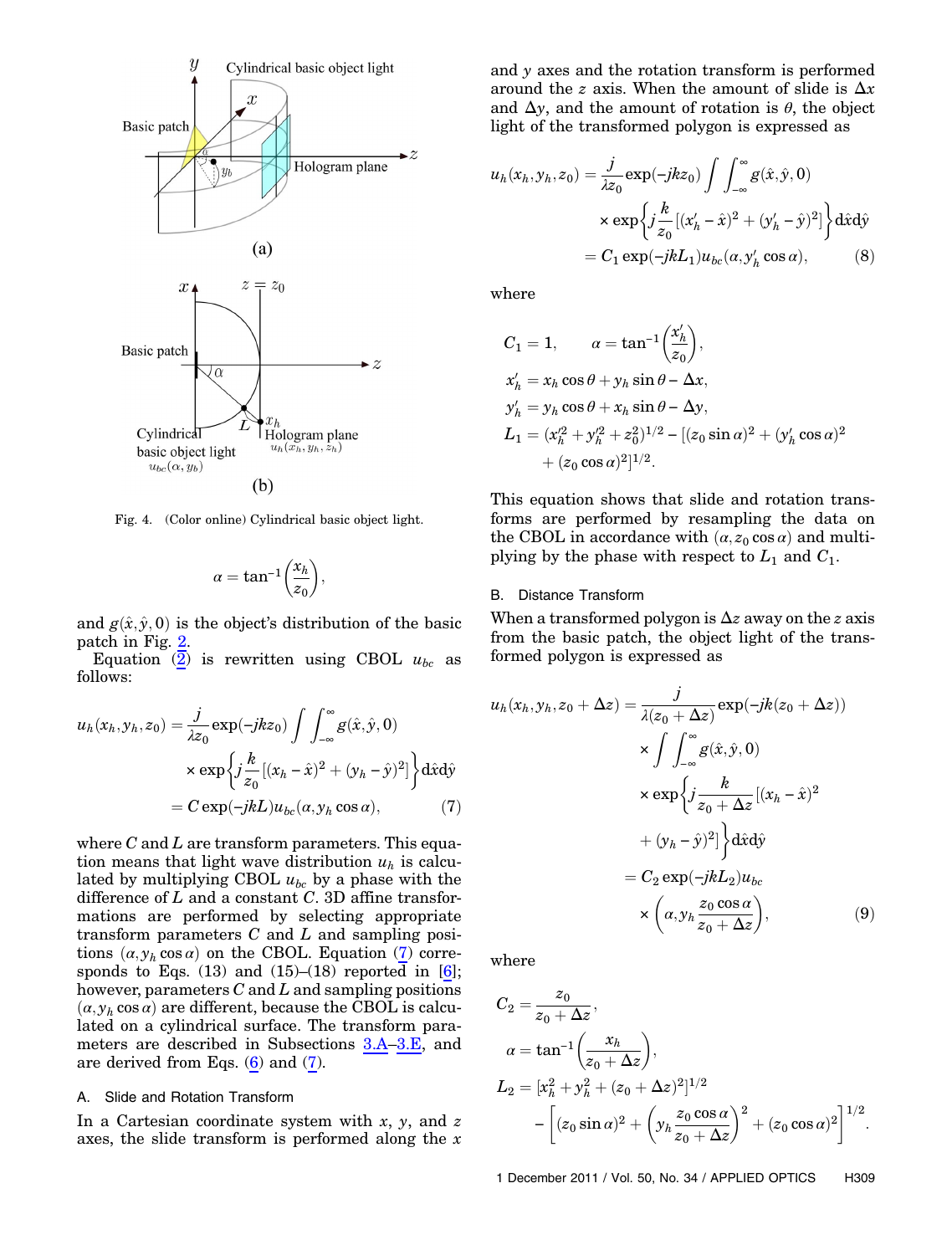The object light propagated from a distancetransformed polygon is calculated in the same manner as described in Subsection [3.A,](#page-4-2) except for resampling of the data on the CBOL in accordance with  $(\alpha, \frac{z_0 \bar{y}_h \cos \alpha}{z_0} + \Delta z)$ . In the remaining transforms, as described below, the CBOL is transformed by resampling and by multiplying itself by the phase and the constant.

#### <span id="page-5-2"></span>C. Tilt Transform

Tilt transform is achieved by rotating the CBOL around the y axis. When the basic patch is rotated by angle  $\phi$  around the y axis, the object light of the transformed polygon is expressed as

$$
u_h(x_h, y_h, z_0) = C_3 \exp(-j k L_3) u_{bc} (\alpha - \phi, y_h \cos(\alpha - \phi)),
$$
\n(10)

where

$$
C_3 = 1,
$$
  
\n
$$
\alpha = \tan^{-1} \left( \frac{x_h}{z_0} \right),
$$
  
\n
$$
L_3 = (x_h^2 + y_h^2 + z_0^2)^{1/2} - [(z_0 \sin \alpha)^2 + (y_h \cos \alpha)^2
$$
  
\n
$$
+ (z_0 \cos \alpha)^2]^{1/2}.
$$

## D. Scaling Transform

When the basic patch is scaled by  $R_x$  on the x axis and  $R<sub>v</sub>$  on the y axis, the scaled polygon is represented as

$$
g_{\text{scale}}(\hat{x}, \hat{y}, 0) = g\left(\frac{\hat{x}}{R_x}, \frac{\hat{y}}{R_y}, 0\right).
$$

Substituting the scaled polygon into Eq. [\(7\)](#page-4-1) changes the expression for the object light of the transformed polygon to

$$
u_h(x_h, y_h, z_0) = \frac{j}{\lambda z_0} \exp(-jkz_0) \int \int_{-\infty}^{\infty} g_{scale}
$$
  
×  $(\hat{x}, \hat{y}, 0)$   
×  $\exp\left\{ j\frac{k}{z_0} [(x_h - \hat{x})^2 + (y_h - \hat{y})^2] \right\} d\hat{x} d\hat{y}$   
=  $C_4 \exp(-jkL_4) u_{bc}(\alpha, y_h' \cos \alpha),$  (11)

where

$$
C_4 = R_x R_y, \qquad \alpha = \tan^{-1} \left( \frac{x'_h}{z_0} \right),
$$
  
\n
$$
x'_h = R_x x_h, \qquad y_h = R_y y_h,
$$
  
\n
$$
L_4 = (x_h^2 + y_h^2 + z_0^2)^{1/2} - [(z_0 \sin \alpha)^2 + (y'_h \cos \alpha)^2 + (z_0 \cos \alpha)^2]^{1/2}.
$$

#### <span id="page-5-1"></span>E. Skew Transform

When the skew factor is  $S_x$  along the x and y axes, the skewed polygon is represented as

$$
g_{\text{skew}}(\hat{x}, \hat{y}, 0) = g(\hat{y}S_x + \hat{x}, \hat{y}, 0).
$$

Substituting the skewed polygon into Eq. [\(7\)](#page-4-1) changes the expression for the object light of the transformed polygon to

$$
u_h(x_h, y_h, z_0) = \frac{j}{\lambda z_0} \exp(-jkz_0) \int \int_{-\infty}^{\infty} g_{\text{skew}}(\hat{x}, \hat{y}, 0)
$$

$$
\times \exp\left\{ j\frac{k}{z_0} [(x_h - \hat{x})^2 + (y_h - \hat{y})^2] \right\} d\hat{x} d\hat{y}
$$

$$
= C_5 \exp(-jkz_5) u_{bc}(\alpha, y_h' \cos \alpha), \qquad (12)
$$

$$
C_5 = 1, \qquad \alpha = \tan^{-1}\left(\frac{x'_h}{z_0}\right),
$$
  
\n
$$
x'_h = x_h, \qquad y'_h = y_h + S_x x_h,
$$
  
\n
$$
L_5 = (x_h^2 + y_h^2 + z_0^2)^{1/2} - [(z_0 \sin \alpha)^2 + (y_h \cos \alpha)^2 + (z_0 \cos \alpha)^2]^{1/2}.
$$

The object light of an arbitrary polygon is calculated by combining these transforms, and superposition of the object light from each polygon produces an allinclusive object light on a hologram.

In this method, the tilt transform around the  $y$  axis is unlimited because of the use of the cylindrical surface centered on the y axis, as shown in Fig. [4](#page-4-0). However, the tilt transform around the x axis is limited as it is in the method using plane basic object light. This problem is overcome by combining the rotation transform in Subsection [3.A](#page-4-2) with the tilt transform in Subsection [3.C.](#page-5-2)

#### <span id="page-5-0"></span>F. Data Size

As mentioned, the method using plane basic object light has a limitation of angle about the tilt transform. The maximum transform angle using one plane basic object light is represented as

$$
\phi_{\text{max}} = \tan^{-1} \frac{n \Delta d}{z_0} - \tan^{-1} \frac{n \Delta d}{2z_0},
$$
\n(13)

where  $\Delta d$  is the sampling pitch on the hologram and the plane basic object light, and  $n$  is a pixel on the side of the hologram. As a result, to tilt at a  $\pm 90$  deg, the required number of plane basic object lights is

$$
\frac{\pi}{2\phi_{\max}}.\eqno(14)
$$

<span id="page-5-3"></span>The data size of one plane basic object light is  $4n^2$ because the height and width are double those of the hologram, for transforms. Therefore, the total data size of the plane basic object light is given by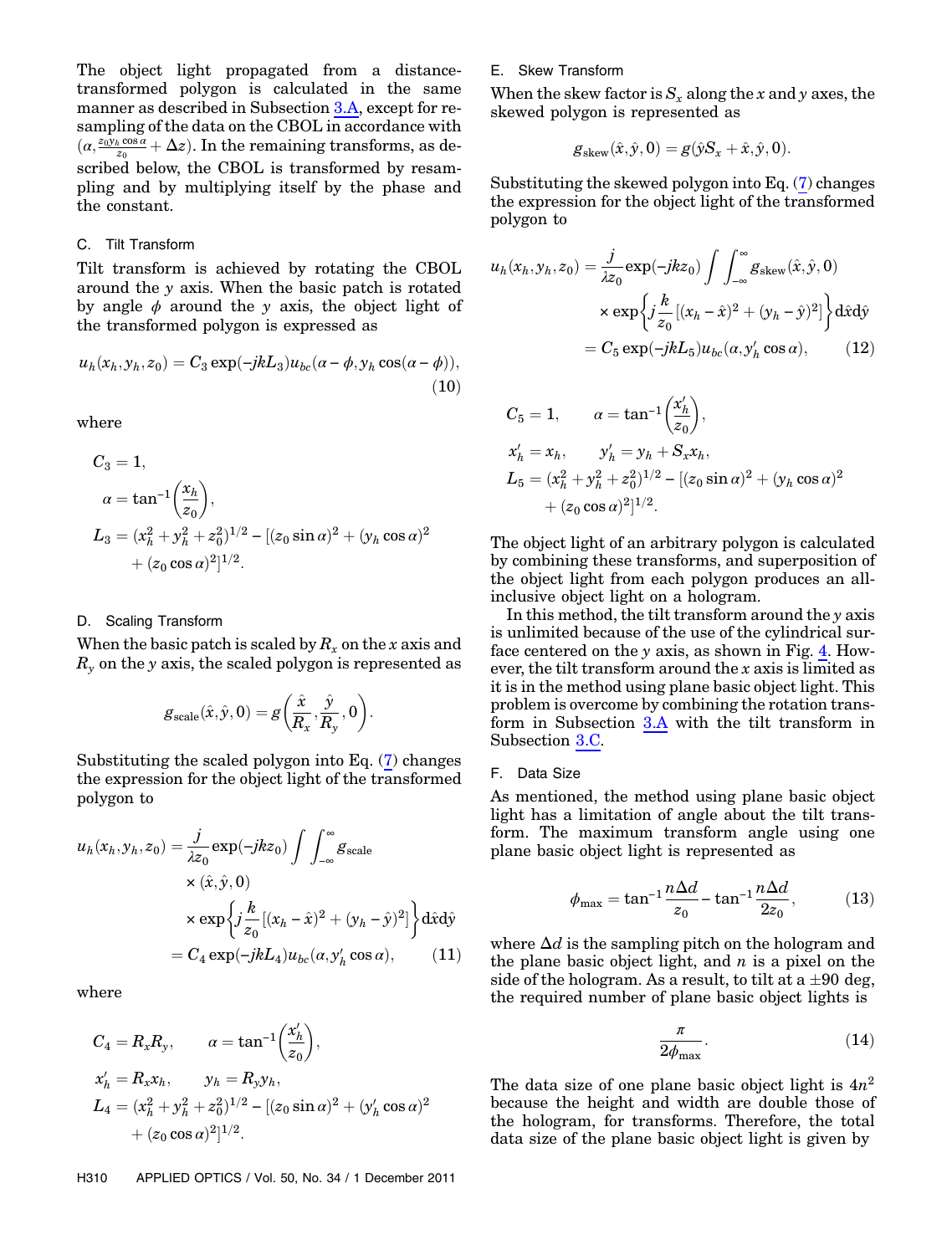$$
\frac{2n^2\pi}{\phi_{\max}}.\tag{15}
$$

<span id="page-6-0"></span>In the CBOL method proposed, the height of the CBOL is  $2n$ , which is the same as that of the plane basic object light. The arc of the cylinder is  $z_0\pi/\Delta d$ , where  $z_0$  is the distance between the basic patch and the surface, i.e., the radius of the cylinder. Consequently, the data size of the CBOL is expressed by

$$
\frac{2\pi z_0}{\Delta d}n.\t(16)
$$

Equations  $(15)$  $(15)$  and  $(16)$  $(16)$  show that the use of the CBOL reduces the data size in comparison with that of the plane basic object lights. In the case that  $z_0$  is sufficiently larger than the basic patch, the data size of the CBOL is half that of the plane basic object light.

## 4. Implementation on GPU

## A. GPU

GPUs are now being used for not only image output but also a general-purpose scientific calculation due to the GPU's parallel processing capability. This is referred to as general-purpose computing on graphics processing units (GPGPU). A GPU has a highly parallel structure, containing multiple cores, which enables the GPU to process a lot of data with parallel dispatch (Fig. [5\)](#page-6-1). The calculation method using the CBOL is faster when parallel processing is used. It is performed in parallel, and GPUs perform parallel calculations efficiently.

We use the compute unified device architecture [\[11](#page-9-8)[,12](#page-9-9)], a parallel computing architecture for GPGPU by NVIDIA, to accelerate the calculations

<span id="page-6-1"></span>

for making holograms using GPU. It has four main steps.

1. Allocate memory space to be used by the CPU and the GPU.

2. Copy CBOL data and transform parameters into GPU memory.

3. Compute the data in the GPU memory using a transform expressed as Eq. [\(7\)](#page-4-1).

4. Copy data from the GPU memory to main memory, for use in generating hologram data.

# <span id="page-6-3"></span>B. Calculations to Parallelize

In step 3 above, parallelization is performed at the pixel level  $(x_h, y_h, z_0)$ . The multiple cores in the GPU simultaneously calculate a pixel of the hologram, and this parallel processing accelerates the whole calculation.

The transform calculation process is distributed to each core, as shown in Fig. [6.](#page-6-2) The data for the CBOL and the transform parameters are copied from main memory to GPU memory before transform calculation. The calculation process includes eight steps.

1. Initialize registers to zero, to store the light distribution on hologram  $u_h(x_h, y_h, z_0)$ .

2. Assign the transform parameters of a polygon to each core.

3. Have each core calculate coordinates  $(\alpha, y_h \cos \alpha)$  of the CBOL and constant number C using hologram coordinates  $(x_h, y_h, z_0)$  and transform parameters.

4. Have each core calculate the phase difference exp $(-jkL)$ .

5. Have each core refer the CBOL  $u_{bc}(\alpha, y_h \cos \alpha)$ and multiply  $u_{bc}(\alpha, y_h \cos \alpha)$  by the phase difference.

6. Make each core add the calculation result of step 5 to register of the appropriate pixel.

7. Repeat steps 2–6 for all polygons.

8. Save the results in the registers to GPU memory.

## C. CBOL Division

The calculation method using the CBOL with GPUs requires that the CBOL data must be copied into

<span id="page-6-2"></span>

Fig. 5. GPU structure. Fig. 6. Data flow on GPU board.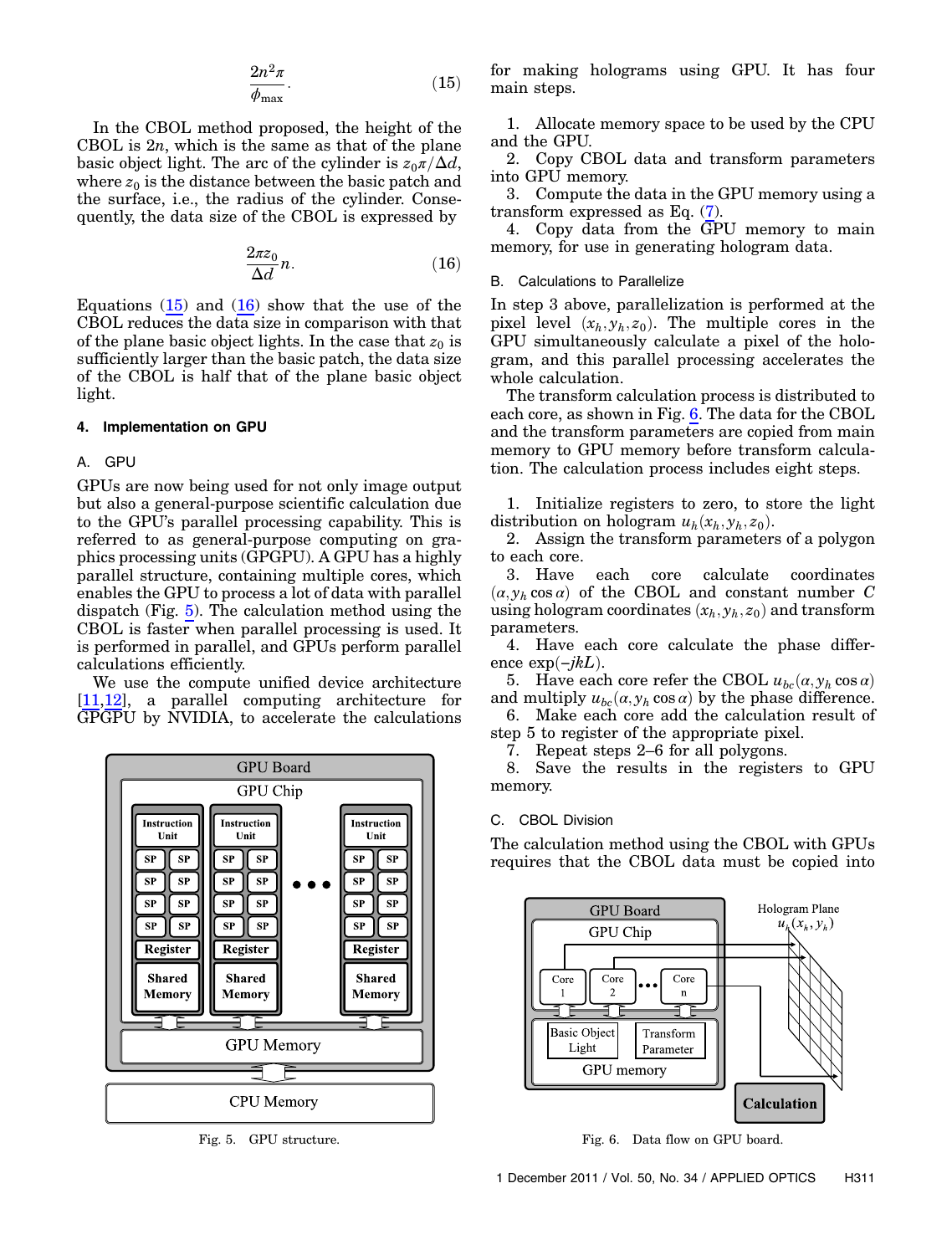GPU memory in advance. However, the data of CBOL is too much to be stored in the GPU memory at one time. Thus, we need to divide the CBOL into smaller parts called "segments."

Only the data for one segment can be placed on GPU memory at one time. When several cores need more than one segment for calculating the object light of a polygon, they must wait until another segment is loaded into GPU memory. This reduces computational efficiency. This problem is solved by minimizing the number of segments that the cores need for a calculation with respect to one polygon. The CBOL is thus divided along vertical lines with the central angle of the cylinder (Fig. [7](#page-7-0)). Dividing along horizontal lines would leave several cores often needing more than one segment for transform calculation. Vertical division thus results in more efficient computation.

## D. Overall Process

The method using the CBOL with a GPU is processed with copying the segments sequentially. The whole process of proposed method is as follows.

1. Extract transform parameters from each polygon and copy them to GPU memory. Calculate transform parameters of each polygon by using the patch position, shape, and tilt.

2. Copy one segment into GPU memory.<br>3. Calculate transform as explain

transform as explained in Subsection [4.B.](#page-6-3)

4. Repeat steps 2–4 for each segment.

5. Copy hologram data  $u_h(x_h, y_h, z_0)$  to main memory from GPU memory.

The time required for copying the data to GPU memory exceeds the computation time. Consequently, it becomes a bottleneck. Therefore, the number of segments to be copied must be minimized to shorten the total computation time. Steps 1–5 above describe a process that minimizes the number.

## 5. Experiments

We carried out optical experiments to verify the validity of the proposed transform method using the

<span id="page-7-0"></span>

Fig. 7. (Color online) Division of cylindrical basic object light.

CBOL, and we implemented it on a GPU to determine its effect on calculation time and data size. The parameter values used in the experiments are listed in Table [1.](#page-7-1)

## A. Data Size of Basic Object Light

With the calculation method using plane basic object light, the basic object light needs to be twice the hologram size in both width and height. In our experiments, we used  $2048 \times 2048$  pixel holograms, so the basic object light was  $4096 \times 4096$  pixels. When a pixel is expressed in 8 bytes, the data size of a basic object light is 128 Mbytes.

As explained in Subsection [2.B,](#page-2-3) tilt transform is performed in a narrow region. When using one plane basic object light with the hologram parameters used in our optical experiments, the tilt transform is restricted to  $\pm 2.4$  deg. Therefore, to cover the range of  $\pm 90$  deg, 38 planes of basic object light are needed. Since the data size for one plane basic object light is 128 MBytes, the total data size for all plane basic object lights is 4:75 GBytes.

In the proposed method, the CBOL data size obtained using Eq.  $(16)$  $(16)$  is 2.26 GBytes for a range of  $\pm 90$  deg degrees, for which the width and height are  $74,210 \times 4096$ . The actual data size on a computer is equivalent to the theoretical one. This is about half the amount of the data when using plane basic object light. The ratio of data sizes is in agreement with the theoretical prediction in Subsection [3.F.](#page-5-0)

#### B. Optical Experiments

For our optical experiments, holograms were made as black-and-white binary images and then printed on transparent sheets. A red light-emitting diode was used to reconstruct the images from the holograms, and all the viewpoints of the holograms were positioned across the hologram plane from the reconstructed objects.

Table 1. Parameter Settings for Experiments

<span id="page-7-1"></span>

| Common Parameters         |                             |  |
|---------------------------|-----------------------------|--|
| Sampling pitch $\Delta d$ | 6.35 [ $\mu$ m]             |  |
| Wavelength λ              | $632$ [nm]                  |  |
| Basic patch               |                             |  |
| Shape                     | Equilateral triangle        |  |
| <b>Size</b>               | 3.2 [mm] per side           |  |
| Plane basic object light  |                             |  |
| Number of pixels          | $4096 \times 4096$ [pixel]  |  |
| Size                      | $26 \times 26$ [mm]         |  |
| Distance $z_0$            | $0.15$ [m]                  |  |
| Number of planes          | 38                          |  |
| CBOL                      |                             |  |
| Number of pixels          | $74210 \times 4096$ [pixel] |  |
| Radius $z_0$              | $0.15$ [m]                  |  |
| Height                    | $26 \text{ [mm]}$           |  |
| Number of segments        | 9                           |  |
| Number of segment pixels  | $8256 \times 4096$          |  |
| Hologram                  |                             |  |
| Number of pixels          | $2048 \times 2048$ [pixel]  |  |
| Size                      | $13 \times 13$ [mm]         |  |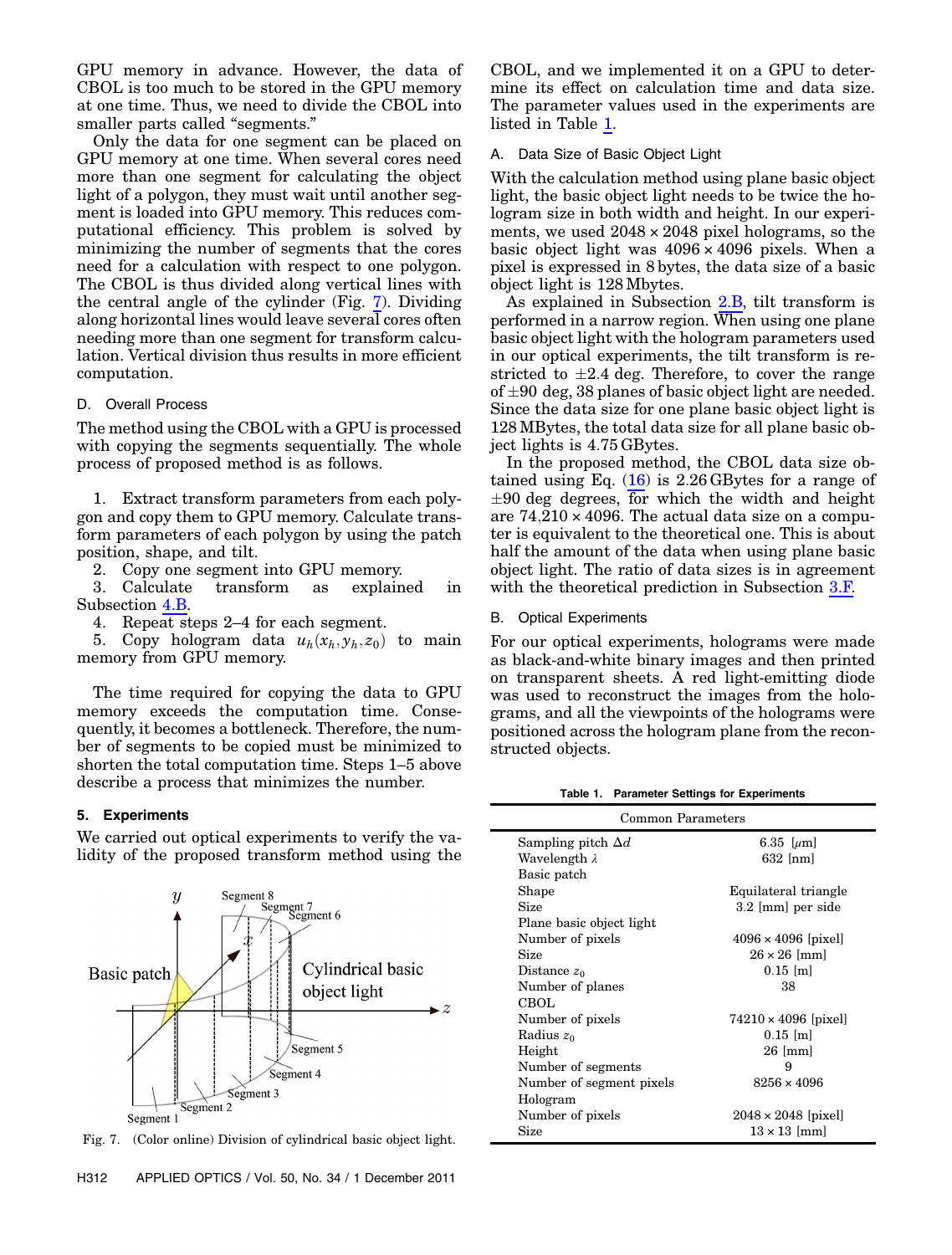<span id="page-8-2"></span>

Fig. 8. (Color online) Setup.

Figure [9](#page-8-0) shows the basic patch and four typically transformed patches, i.e., distance, tilt, scaling, and skew. The basic patch from the CBOL is shown in Fig.  $9(a)$ ; it was not transformed. Figures  $9(b)$  and  $9(c)$  show the results of the distance transform, in which a slid basic patch was placed as shown in Fig. [8](#page-8-2). In Fig. [9\(b\),](#page-8-1) the camera focused on the left polygon. The left polygon has a sharp outline and the others do not, and Fig.  $9(c)$  shows the exact opposite. These results show that the distance transform was performed correctly. In Figs.  $9(d)-9(f)$  $9(d)-9(f)$  $9(d)-9(f)$ , the objects were transformed by tilt, scaling, and skew transforms with  $\phi = 60$ ,  $R_x = 1.2$ , and  $S_x = 0.8$ . These results shows that the transforms were performed correctly.

Figure [10](#page-8-3) shows an example reconstruction using multiple transforms. A star-shaped object with ten polygons was used. The object image rendered by the computer graphics technique is shown in Fig.  $10(a)$ . The reconstructed image shown in Fig.  $10(b)$  is similar to the computer-generated image. This indicates that using the five transforms and their combination is effective.

## C. Measurement of Computation Time

We implemented the proposed method to determine the effect of using a GPU on the CGH calculation time. We used a Xeon X5492 3:40 GHz CPU and a GeForce 9800 GT GPU, which has 512 Mbytes of memory. The CBOL was divided into nine segments to enable a segment to be stored in GPU memory at one time. The data size of a segment is 258 MBytes. The computation times for one polygon with the pro-

<span id="page-8-3"></span>

Fig. 10. (Color online) Images of combined transform.

<span id="page-8-4"></span>Table 2. Computation Times for Evaluated Methods

<span id="page-8-5"></span>

| Calculation Method for CGH            | Calculation Time [ms] |
|---------------------------------------|-----------------------|
| Point light method on CPU             | 908,000               |
| Fourier-transform-based method on CPU | 2400                  |
| Proposed method on CPU                | 650                   |
| Point light method on GPU             | 265,000               |
| Fourier transform-based method on GPU | 65                    |
| Proposed method on GPU                | 10                    |

posed and conventional methods are shown in Table [2.](#page-8-5) The shortest time was obtained for the proposed method: 3D affine transformation using a GPU. Note that the times in the table are only the transform calculation times; they do not include the time for copying segments from main memory to GPU memory. The copying time for a segment was 400 ms. However, a segment can be used to calculate more than one polygon, so a segment is copied only once. As a result, the calculation time increased with only the number of polygons.

Figure [11](#page-8-6) shows the increase in computation time with the number of polygons. Because the calculations for all polygons used the same segment, a segment was copied to GPU memory only once, as mentioned above. This means the calculation time became shorter from the second polygon. As shown in Fig. [11,](#page-8-6) the GPU calculation was 65 times as fast as the CPU calculation when 100 polygons were calculated. This indicates that calculation using a GPU is more efficient when an object has more polygons. Since the calculation time depends on the parameter values, the results in Fig. [11](#page-8-6) would change with the complexity of the target object.

<span id="page-8-0"></span>

<span id="page-8-1"></span>(e) Scaling transform (f) Skew transform

Fig. 9. (Color online) Reconstructed images.

<span id="page-8-6"></span>

Fig. 11. Time increase against number of polygons.